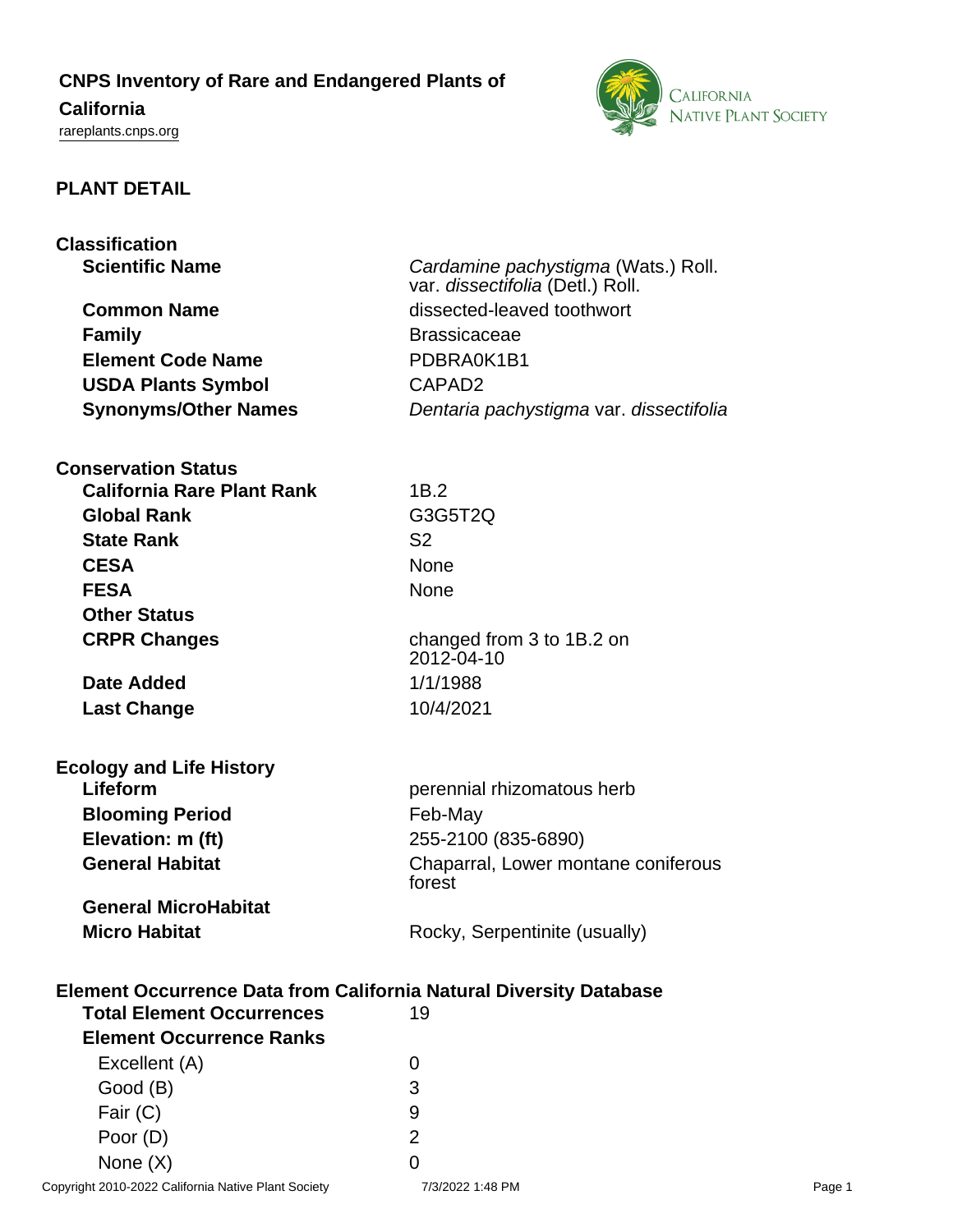| Unknown (U)                |    |
|----------------------------|----|
| <b>Occurrence Status</b>   |    |
| Historical, $> 20$ years   |    |
| Recent, $<$ 20 years       | 13 |
| <b>Presence</b>            |    |
| <b>Presumed Extant</b>     | 19 |
| <b>Possibly Extirpated</b> |    |
| <b>Presumed Extirpated</b> |    |
|                            |    |

## **Location**

**CA Endemic** Yes

**Counties**

Butte (BUT)

#### **States**

California (CA)

#### **Quads**

Berry Creek (3912164), Cherokee (3912165), Clipper Mills (3912152), Cohasset (3912186), Paradise East (3912175), Paradise West (3912176), Pulga (3912174), Stirling City (3912185)

#### **Notes**

Definitions of codes preceding a county and/or quad:

\* Presumed extirpated

(\*) Possibly extirpated

Species may be present in other areas where conditions are favorable. These data should NOT be substituted for pre-project review or for on-site surveys.

## **General Notes**

Previously on List 3 due to lack of location, rarity, and endangerment information; location information still needed. Threatened by non-native plants, road and trail maintenance, vehicles, and alteration of fire regimes. Many collections lack tubers, which aid in identification. A synonym of C. californica in TJM 2. See American Journal of Botany 23:575 (1936) for original description, and Harvard Papers in Botany 4:43-48 (1993) for revised nomenclature.

## **Distribution**

#### **Threats**

Threatened by non-native plants, road and trail maintenance, vehicles, and alteration of fire regimes.

## **Taxonomy**

Many collections lack tubers, which aid in identification. A synonym of C. californica in TJM 2.

## **Other**